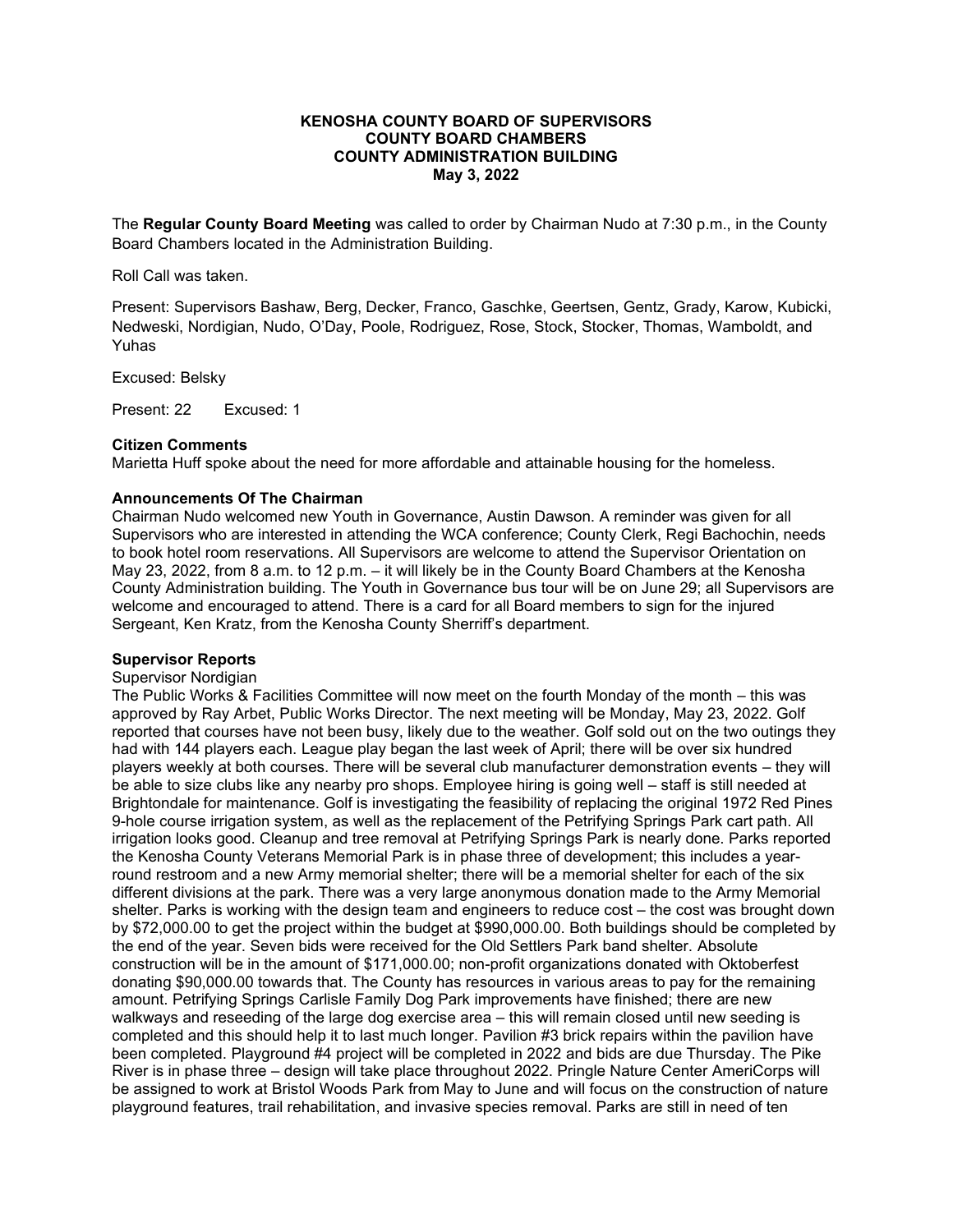seasonal lifeguards to be fully staffed at Silver Lake Park. They currently have five lifeguards – this shortage is common, and they are continuing to recruit. Thelen Sand & Gravel and Kenosha County are working on a conceptual layout of a four-mile multi-use trail that extends into Lake and McHenry Counties. The committee will be looking into the Kenosha County comprehensive bicycle plan and will consider re-establishing some new criteria. No date is set for this at this time. There are many activities planned for parks and the Pringle Nature Center. There are security modifications at the Kenosha County Administration building and Molinaro building; started in March and should be completed by August. The Civic Center Campus design and construction of the new parking lot is substantially complete. Kemper Center is doing water infiltration repairs in 2022. Construction phase bidding documents were released on February 16; Bergen construction was awarded the bid on April 8 and construction is expected to start in mid-May and be completed by August. The Kenosha County Detention Center has HVAC replacements in phase one – this started on January 25 and is to be completed by July. Phase two design specification engineering process is moving forward. The lobby security enhancements meeting was held last July, and the updated cost estimates are higher than projected; currently considering options to reduce cost and to identify funds to transfer to the budget of this project. The Kenosha County Center renovation project and design engineering specification process is moving forward and targeted for the end of August for bid-level documents. There are several highway projects; there are a limited number of rightof-way acquisitions and legal issues that remain in process. There was a public involvement meeting for Highway K on May 3; major construction will begin the week of May 9 and Highway K will be closed to all traffic between the UPRR and Highway H and thru traffic will be open between Highway H and 104<sup>th</sup> Avenue. A comprehensive detour plan has been developed and the information should be available online. If the roads are not closed to traffic, the six-month project could increase up to two years; this is the most efficient way to complete this project as prices could increase. Five of the six parcels in Village of Somers needed for the Highway Y and Highway A roundabout have been acquired and work continues to acquire the single one. The utility relocation and installation for the Village of Somers water main are in progress; bidding is scheduled for the Fall and construction is scheduled for next Spring. The Highway WG bridge in the Village of Bristol completed demolition of an existing bridge; construction of the east abutment is almost complete, and driving is ongoing in the west abutment – project completion is targeted for August. Following completion of this project, they will begin working on the bridge adjacent to it. There will be improvements made at the Highway U and Highway Q intersection starting next week. After completion of this intersection, the Highway U and Highway C intersection project will begin. Both projects are overseen by Kenosha County and are being paid for by the developer – no Kenosha County money is involved. Preparation reconstruction of the Highway JB bridge deck is in process and the project is aimed to be completed by the end of June. There will be a pre-construction meeting in mid-May in the Town of Paris for the Highway MB bridge replacement; the contractor is projected to start on June 15 and end by the end of September. There will be a new roundabout at Highway EZ and Russell Road – it will be paid for by the State of Illinois. Kenosha County will need to obtain the parcels on either side of that road in order to have enough real estate to ensure the roundabout project is viable. The Foxconn related projects - Highway KR enhancement projects from Highway H to Highway 31 have major ongoing construction under bridges and over the railroad and substantial project completion remains at year-end. The Highway 50 reconstruction project has major construction activities and the project remains on schedule to be completed by year-end. Highway 50 resurfacing project in the western part of the county is in phase one. State Highway 142 resurfacing project phase one should be completed by Memorial Day while the entire project is set to be completed in fall of 2022. KCAB heat pump replacement project bid received was \$497,000.00 and was projected at \$230,000 for the fourth and final phase of the project. After some negotiations, the contractor unbundled the project to meet the projected budget, but it will take 12 -14 weeks to get all the equipment in place. The projected start date is September 5. The Molinaro fire system device replacement budget was \$80,000.00. The bid received was for \$72,200.00 but supply chain issues have affected the start of this project. Ray Arbet is retiring July 1.

Supervisor Grady asked Supervisor Nordigian if County K will be closed from Union Pacific Railroad to 104<sup>th</sup> Avenue in order for the project to be completed in a timely manner. Supervisor Nordigian confirmed and indicated that for travel east, it is best to take Highway 158 and for travel west, take Highway 50.